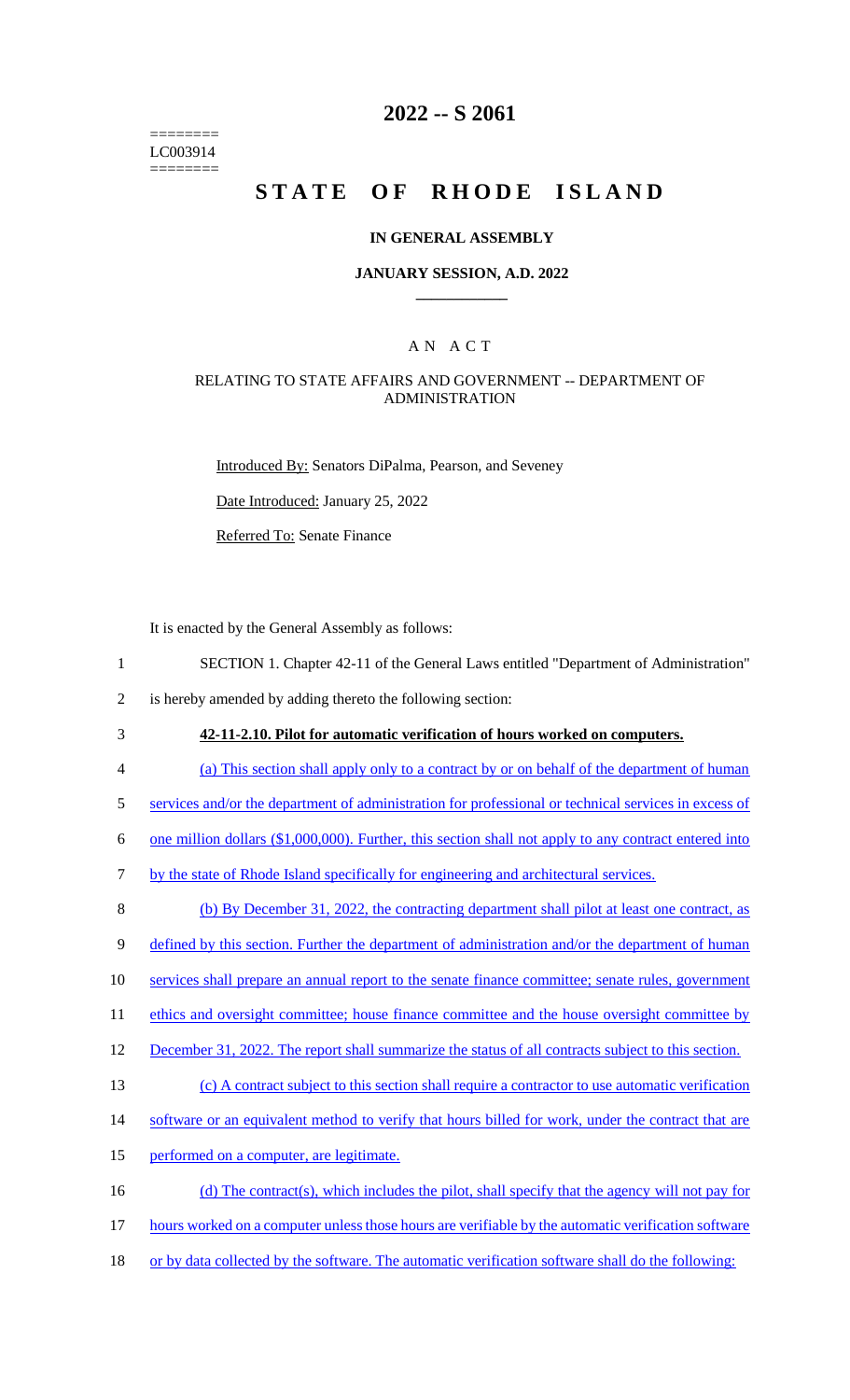1 (1) Permit the agency or an auditor of the agency to have real-time or retroactive access to 2 data collected or provided by the software; 3 (2) Automatically take a screenshot of or otherwise capture state-funded activity at least 4 once every three (3) minutes, and make the screenshots available to the department or an auditor 5 of the agency in real time; 6 (3) Provide to the department or an auditor of the agency automated real-time cost status 7 of each task; and 8 (4) Must not capture any data that is private or confidential on individuals. 9 (e) The contractor shall store, or contract with another to store, data collected by the 10 software for a period of seven (7) years, unless otherwise specified, after the department has 11 remitted payment to the contractor for the work and in a secure manner approved by the department. 12 Data collected by the software is government data. The contractor shall retrieve data on request by 13 the department, in the format requested by the department, at any time during the seven (7) years, 14 as needed to comply with requests for data at no charge to the department. 15 (f) The contractor shall not charge the department for access to or use of the work 16 verification software, or for access to or retrievals of data collected by the software. 17 SECTION 2. This act shall take effect upon passage.

#### ======== LC003914 ========